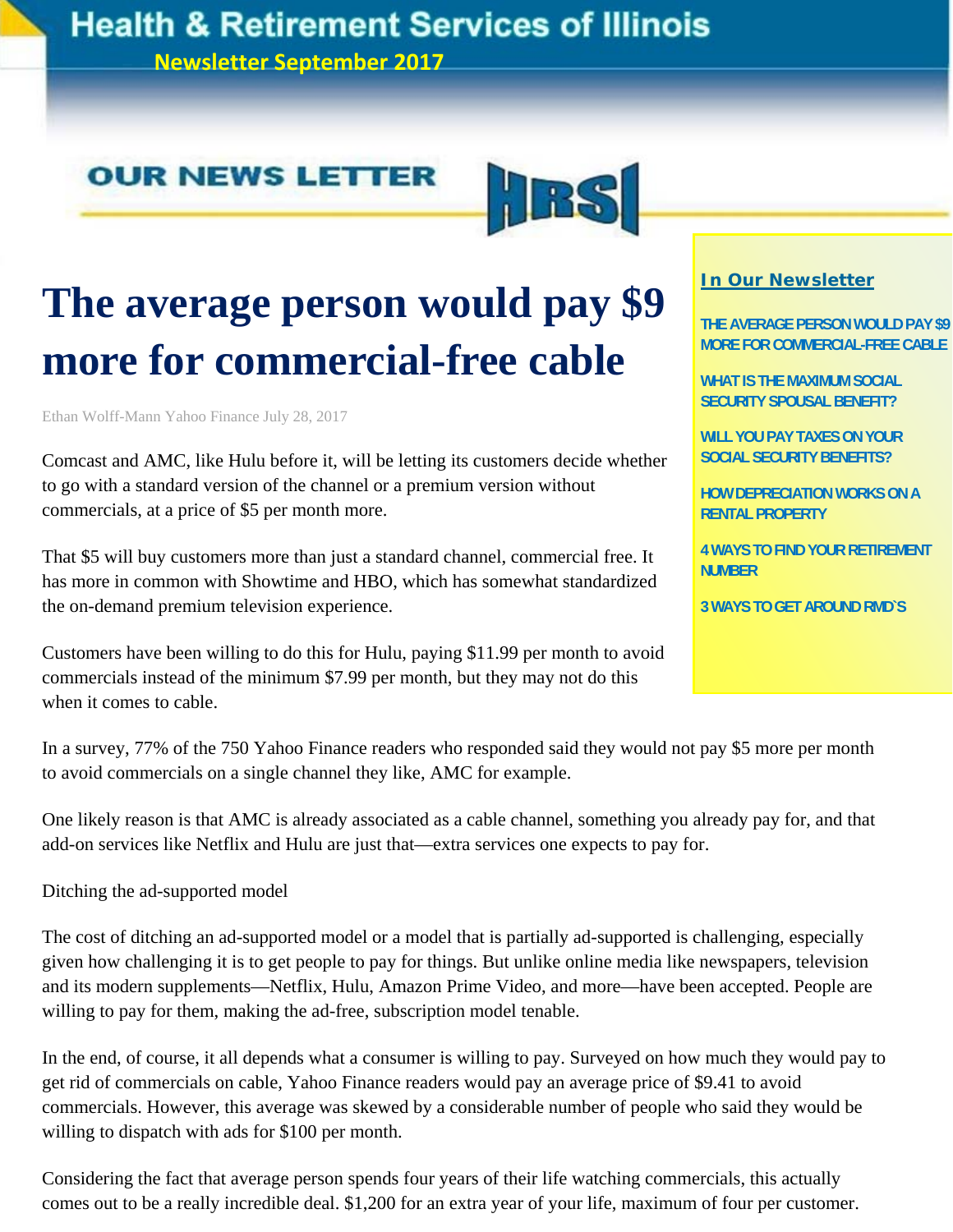#### www.healthcareil.com **blue and the set of the set of the set of the set of the set of the set of the set of the set of the set of the set of the set of the set of the set of the set of the set of the set of the set of the**

The median Yahoo Finance reader would pay \$5 per month to avoid commercials on all television, which is around one-fiftieth of what Comcast and AMC are offering with their single channel, if you have a 50-channel extended basic cable package.

So what does this mean for a commercial-free future? Outlook is not so good. If extreme gap between what people would pay (\$5 for no commercials) and what a cable company suggests (\$5 for no commercials on AMC) is anything to go by, commercials aren't going anywhere.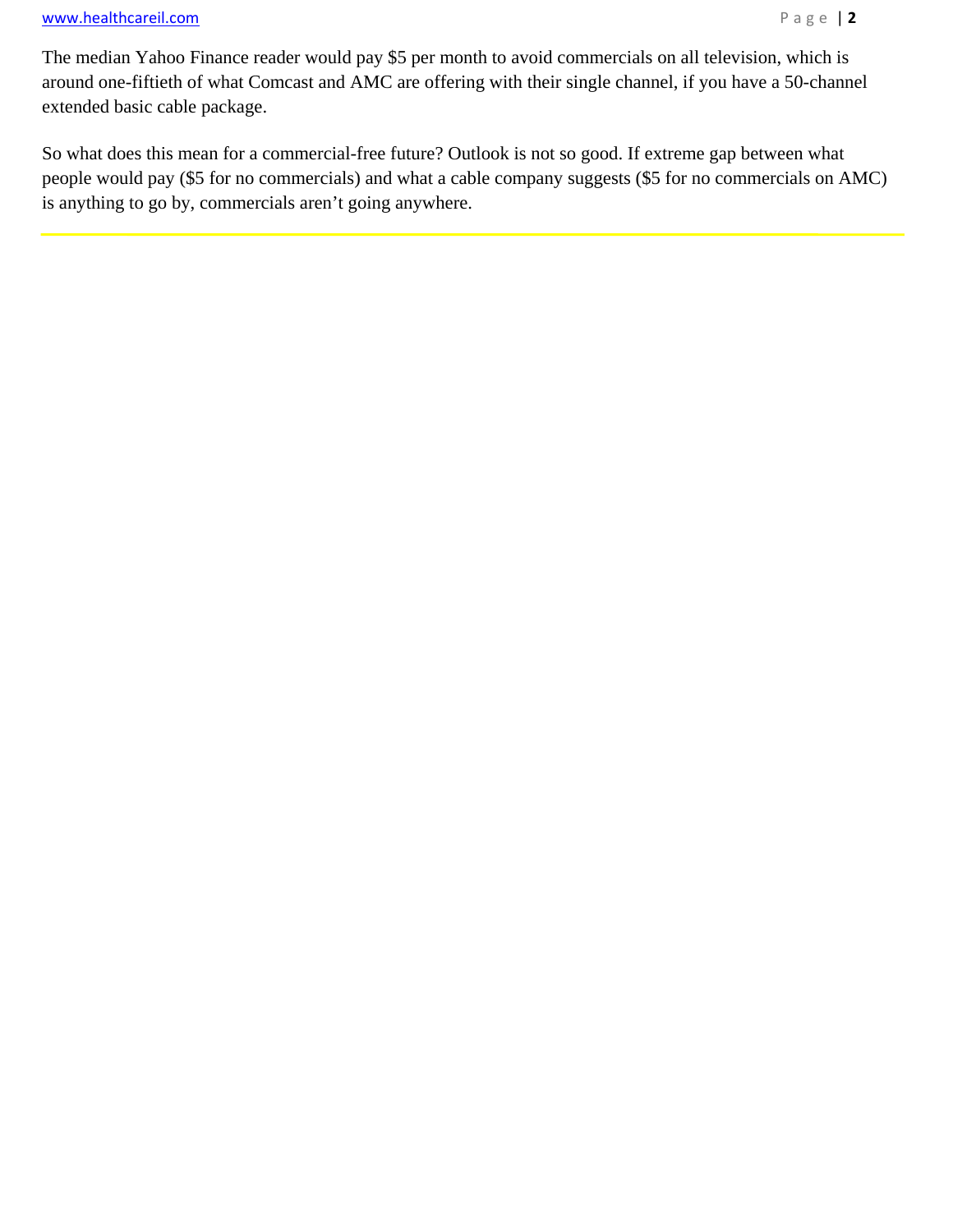# **What Is the Maximum Social Security Spousal Benefit?**

### **Spousal benefits can be pretty big. How much will yours be?**

Matthew Frankel (TMFMathGuy) Sep 5, 2016

#### *This article was updated on July 6, 2017 and was originally published on September 5, 2016.*

Thanks to Social Security spousal benefits, you could be entitled to collect inflation-adjusted income for the rest of your life, even if you never worked or didn't work consistently throughout your career. There's a provision in the Social Security rules that says if your husband or wife's retirement benefit is more than twice what yours would be, a spousal benefit will make up the difference. If you've never heard of spousal benefits, then you may be surprised at how large they can be.

#### **What is a spousal benefit?**

In a nutshell, spousal benefits are intended to provide retirement income to Americans who have earned significantly less than their spouses. For example, if one spouse worked full-time for their entire career while the other stayed home to raise children, then a spousal benefit could provide income to the former stay-at-home parent.

Whether or not you're eligible for a spousal benefit depends on the difference between your spouse's benefits and your own (if you're eligible for your own benefits).

When deciding whether you're eligible for spousal benefits, the Social Security Administration first considers your own benefit. In order to determine your benefit amount, the SSA takes the average income of your 35 highest-earning years (indexed for inflation) and plugs them into a formula. This formula determines your primary insurance amount, which is the monthly benefit you're entitled to receive if you claim Social Security at your full retirement age. Your benefit will be adjusted if you apply for Social Security before or after your full retirement age.

Next, Social Security determines your spousal benefit, which is typically one-half of your spouse's benefit if you claim at your full retirement age. Your monthly benefit amount will be the greater of your own benefit or your spousal benefit. If your spousal benefit is greater, then the SSA pays out your own benefit first and *then* pays the amount it would take to reach your full spousal benefit. For example, if you're entitled to a \$400 benefit based on your record and a \$500 spousal benefit, then you will be paid your own \$400 benefit plus \$100 in spousal benefits.

You can collect a spousal benefit as early as age 62, just like a standard Social Security retirement benefit, but it will be reduced by a certain percentage for each month you collect benefits before your full retirement age. It's important to note that spousal benefits are not reduced at the same rate as retirement benefits. Furthermore, there is no delayed-retirement credit for waiting past your full retirement age to claim spousal benefits.

#### **Retirement Benefits**

#### **Spousal Benefits**

#### **Reduction per month before full retirement age, up to 36 months**

5/9 of 1% (0.56%)

25/36 of 1% (0.69%)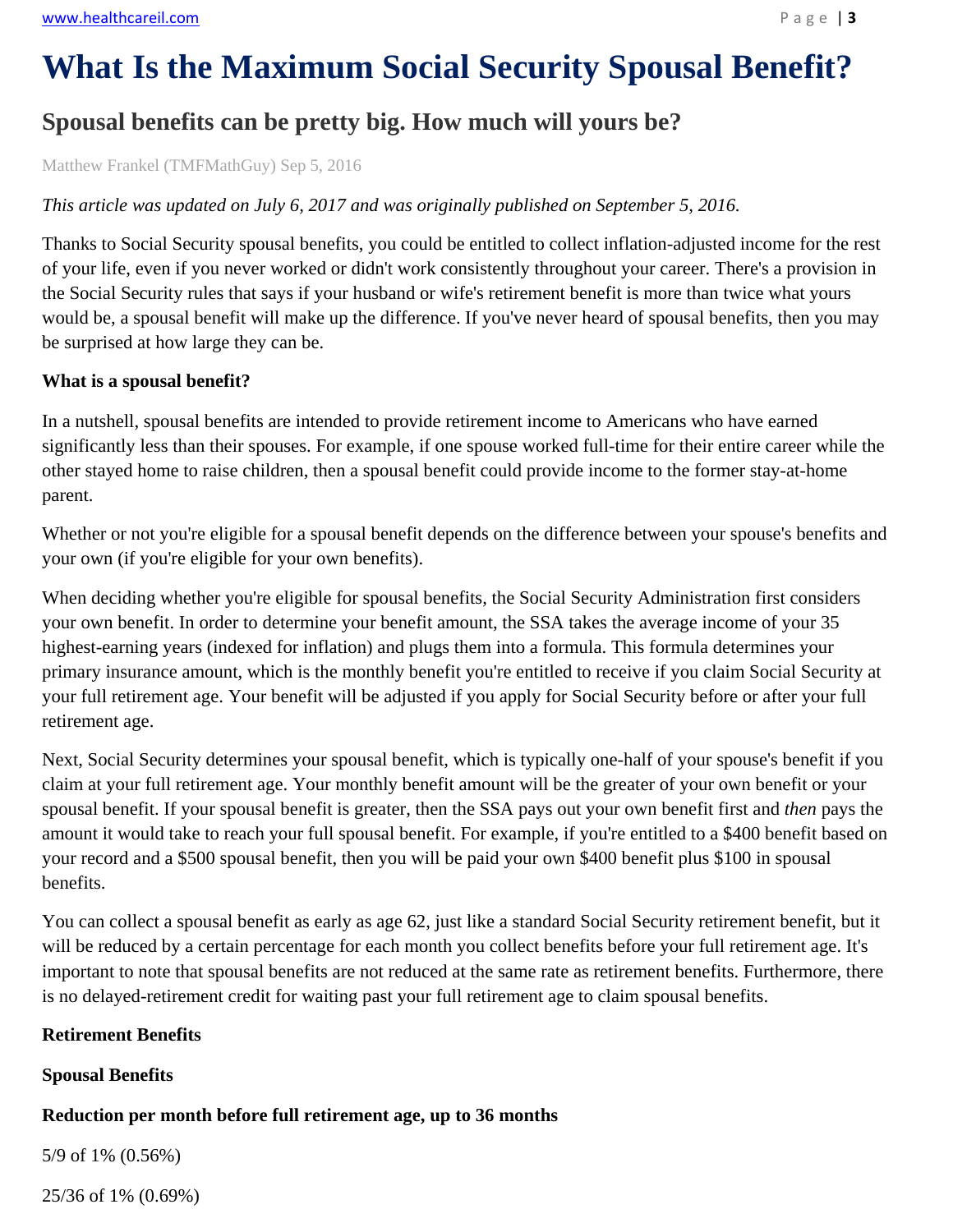#### **Reduction percentage per month beyond 36 months early**

5/12 of 1% (0.42%)

5/12 of 1% (0.42%)

#### **Monthly delayed retirement credit (increase) for claiming later than full retirement age, up to age 70**

2/3 of 1% (0.67%)

N/A

Source: Social Security Administration.

In the past, you could choose to apply for either your spousal benefit *or* your own retirement benefit, and you could switch from one to the other later on. However, this strategy was eliminated in April 2016. Thanks to a rule known as "deemed filing," if you were born on or after Jan. 2, 1954, then once you apply for one type of benefit, you're deemed to have applied for them all. If you were born before that date and you have reached your full retirement age, then you may choose to collect your spousal benefit, let your own retirement benefit continue to grow, and then claim your enhanced benefit later.

Also keep in mind that in order for you to claim a spousal benefit, your spouse must also be collecting his or her own Social Security retirement or disability benefit.

#### **How big can a spousal benefit be?**

The maximum Social Security benefit for someone retiring in 2017 is \$3,538 per month, but this assumes he or she delayed retirement until age 70. Since spousal benefits are based on the primary earner's benefit at full retirement age, the maximum spousal benefit is based on the highest Social Security retirement benefit at age 66, which is currently \$2,687.

Therefore, the maximum possible spousal benefit in 2017 is \$1,343.50 per month -- half of the maximum benefit for an individual. However, in order to get the maximum spousal benefit, you and your spouse must meet these criteria:

 Your spouse must have earned more than the Social Security maximum taxable wage limit for at least 35 years of his or her career.

- Your spouse must be receiving his or her own benefit already.
- You must wait until your full retirement age to file for benefits.

For the vast majority of people, spousal benefits are significantly less than the maximum. As of May 2017, there are about 2.4 million individuals collecting a spousal benefit, and their average monthly check is about \$712.

#### **How you can maximize your own spousal benefit**

Since there are no delayed retirement credits for spousal benefits, the strategies to maximize your spousal benefit are somewhat limited. However, here are a few pieces of advice that could help you get the most out of Social Security.

 **Check your own retirement benefit** -- Even if you didn't work many years, or if you only worked parttime, you may be surprised at how much your own retirement benefit is. Social Security benefits are weighted toward lower-income retirees, so even if your spouse earned several times what you did throughout his or her career, your own benefit may be more than half of your spouse's. You also have the ability to grow your own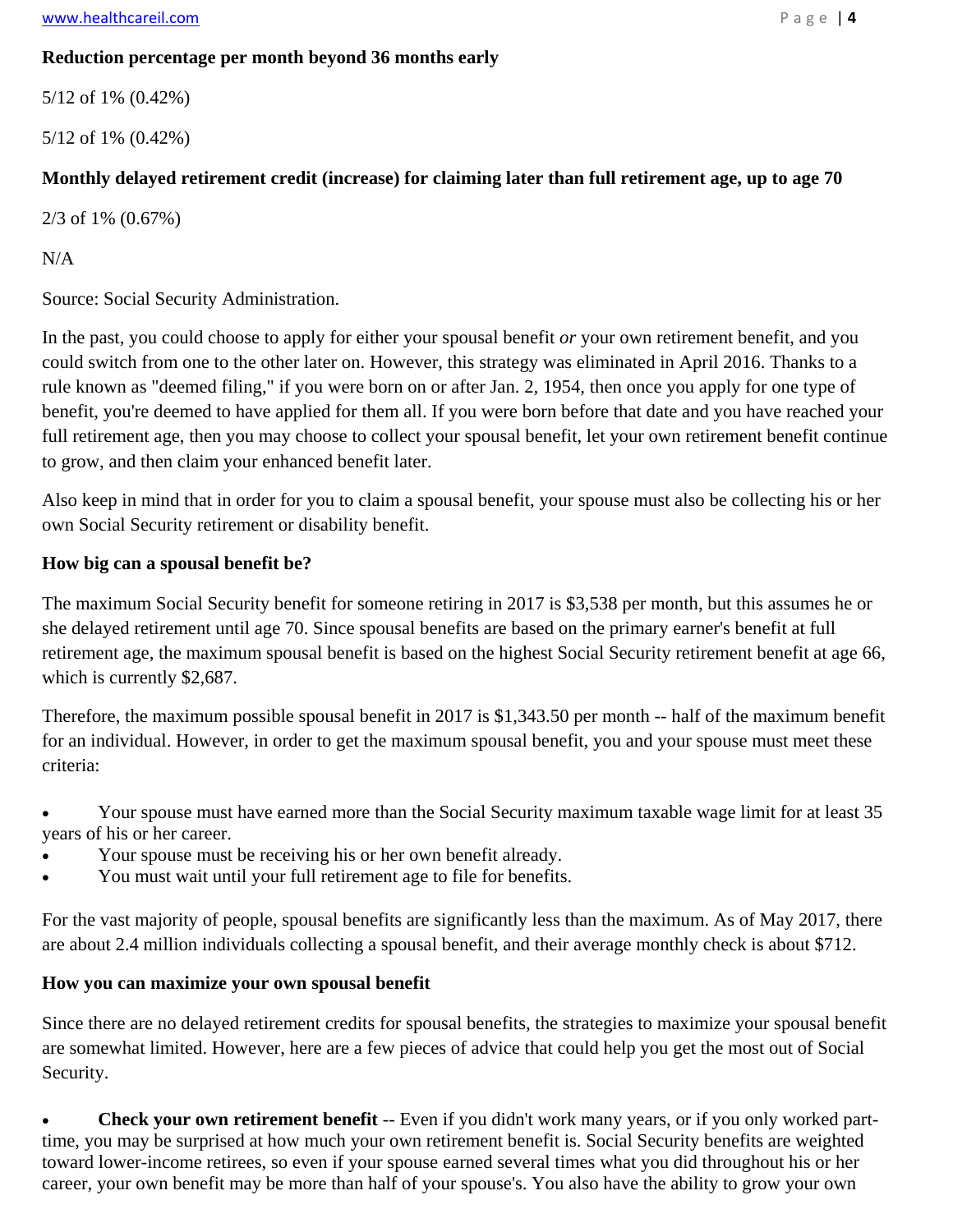benefit by delaying retirement -- an option that doesn't exist for spousal benefits. Create an account on the Social Security website and view your Social Security statement to see how large your own benefit could be.

• **Delay retirement** -- If your spouse is doing particularly well later in his or her career, delaying retirement for a year or two could significantly boost your spousal benefit, as long as you haven't reached your full retirement age. Keep in mind that since Social Security benefits are based on the top 35 years of earnings, adding a couple of high-income years can erase the effect of any low-income years on an earnings record.

Ask your spouse to file for benefits by 66 -- While your spouse's benefit will continue to grow until age 70, your benefit as a spouse will not. Mathematically, it doesn't usually make sense for your spouse to delay his or her Social Security beyond *your* full retirement age (66 for people retiring now).

To sum it up, spousal benefits can be a significant boost to the retirement income of married couples, so it's important to know what they are and how to get the most out of yours. While Congress recently killed the most lucrative Social Security strategies for couples, there are still some techniques to maximize income for you and your spouse.

#### **The \$16,122 Social Security bonus most retirees completely overlook**

If you're like most Americans, you're a few years (or more) behind on your retirement savings. But a handful of little-known "Social Security secrets" could help ensure a boost in your retirement income. For example: one easy trick could pay you as much as \$16,122 more... each year! Once you learn how to maximize your Social Security benefits, we think you could retire confidently with the peace of mind we're all after.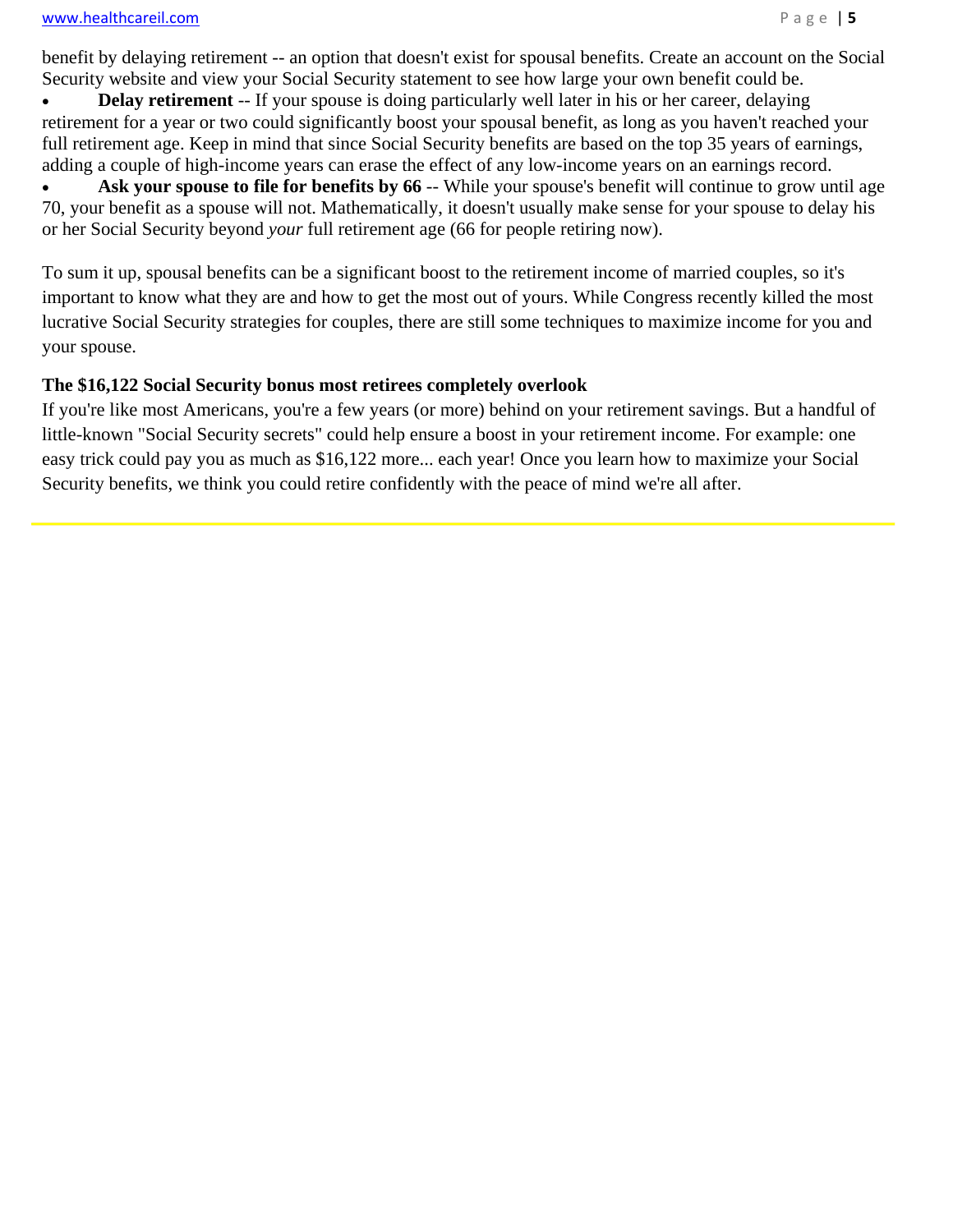# **Will You Pay Taxes on Your Social Security Benefits?**

**Social Security is taxed differently than other income, if at all. Here's what you need to know.** 

Matthew Frankel

Retirement income, including Social Security, is treated differently than wage and investment income for tax purposes. The IRS has its own criteria for taxation of Social Security benefits, and 13 states do as well. Here's an overview of the income tax you may have to pay on your Social Security benefits, and what it could mean to you as a retiree.

#### **Social Security taxes at the federal level**

In general, you'll only have to pay federal income taxes on your Social Security benefits if you have a substantial amount of income from other sources, such as wages from a job, income from a business you own, or investment/dividend income.

When determining how much of your Social Security income may be subject to income tax, the IRS uses your "combined income," which consists of your adjusted gross income (AGI), nontaxable interest, and half of your Social Security benefits

For individual (single) tax filers, if your combined income is between \$25,000 and \$34,000, 50% of your Social Security benefits may be subject to income tax. If your combined income is more than \$34,000, up to 85% of your benefits could be taxable.

For joint filers, the income thresholds increase to a range of \$32,000 to \$44,000 for 50% taxation, and \$44,000 and above for 85% taxation. Under no circumstances is more than 85% of your Social Security benefit subject to taxation, no matter how much income you have.

Finally, it's important to note that these income thresholds are current as of the 2015 tax year (the return you file in 2016), and may change for 2016 or subsequent years. However, they aren't indexed to inflation, and they haven't changed since they were initially introduced into legislation.

#### **13 states tax Social Security benefits**

In addition to the federal taxes you may have to pay on Social Security benefits, there are 13 states that also tax Social Security. However, the exemptions vary considerably from state to state, so here's a rundown of which states tax benefits, and who has to pay.

who has to pay.

**State** 

#### **Social Security taxation**

Colorado

The first \$20,000 (under 65) or \$24,000 (65+) of total retirement income is not taxed.

Connecticut

Benefits are exempt for taxpayers with AGI below \$50,000 (single) or \$60,000 (married filing jointly).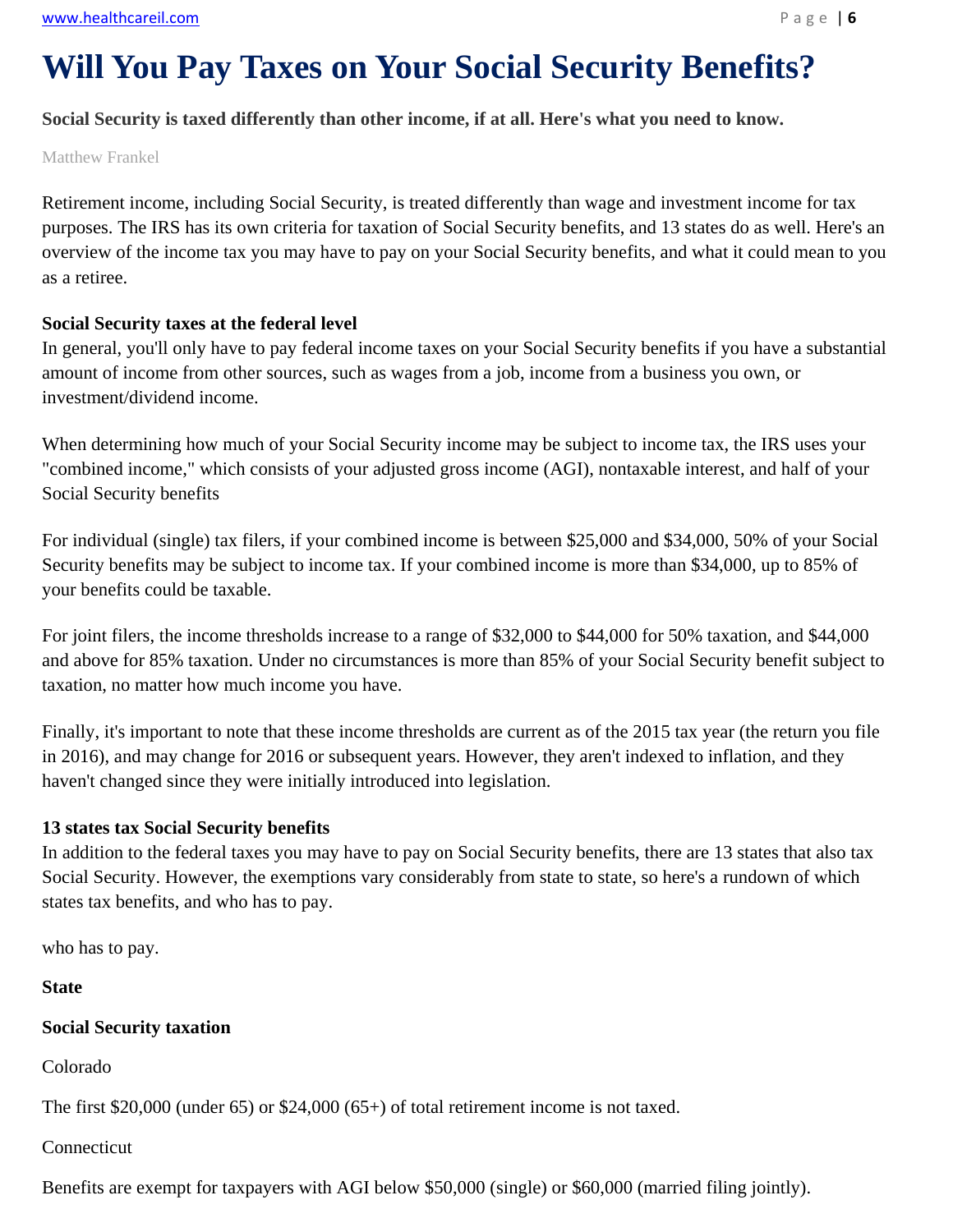#### www.healthcareil.com **P** a g e | **7**

#### Kansas

Benefits are exempt for individuals with AGI below \$75,000

#### Minnesota

Benefits are taxable in the same way as the federal level.

#### Missouri

Benefits are not taxed for AGI under \$85,000 (singles) or \$100,000 (married), and there is a partial exemption for incomes above this level.

#### Montana

Montana doesn't tax Social Security benefits for incomes of less than \$25,000 (single) and \$32,000 (married). However, Montana's income calculation can be different than AGI, so you need to fill out Worksheet VIII of the state's tax return to determine your exemption.

#### Nebraska

Benefits are taxable in the same way as the federal level.

New Mexico

New Mexico has an overall retirement income exemption of \$8,000 per person, subject to income restrictions.

North Dakota

Benefits are taxable in the same way as the federal level.

Rhode Island

Starting in 2016, Social Security benefits are exempt for taxpayers with AGI less than \$80,000 (single) and \$100,000 (married).

Utah

Benefits are taxable, but individuals can qualify for a retirement income tax credit of up to \$450 per person, depending on age and income.

Vermont

Benefits are taxable in the same way as the federal level.

West Virginia

Benefits are taxable in the same way as the federal level.

#### **What it could mean to you**

As you can imagine, the amount of income tax you'll have to pay can vary tremendously based on the amount of your Social Security benefits, your other income, and the state you live in.

A retired couple whose only source of income is \$30,000 in Social Security wouldn't have to pay taxes at all, but a couple with \$30,000 in SS income and \$100,000 in AGI who resides in Connecticut would have to pay federal income tax at their marginal tax rate on 85% of their SS income as well as state income taxes.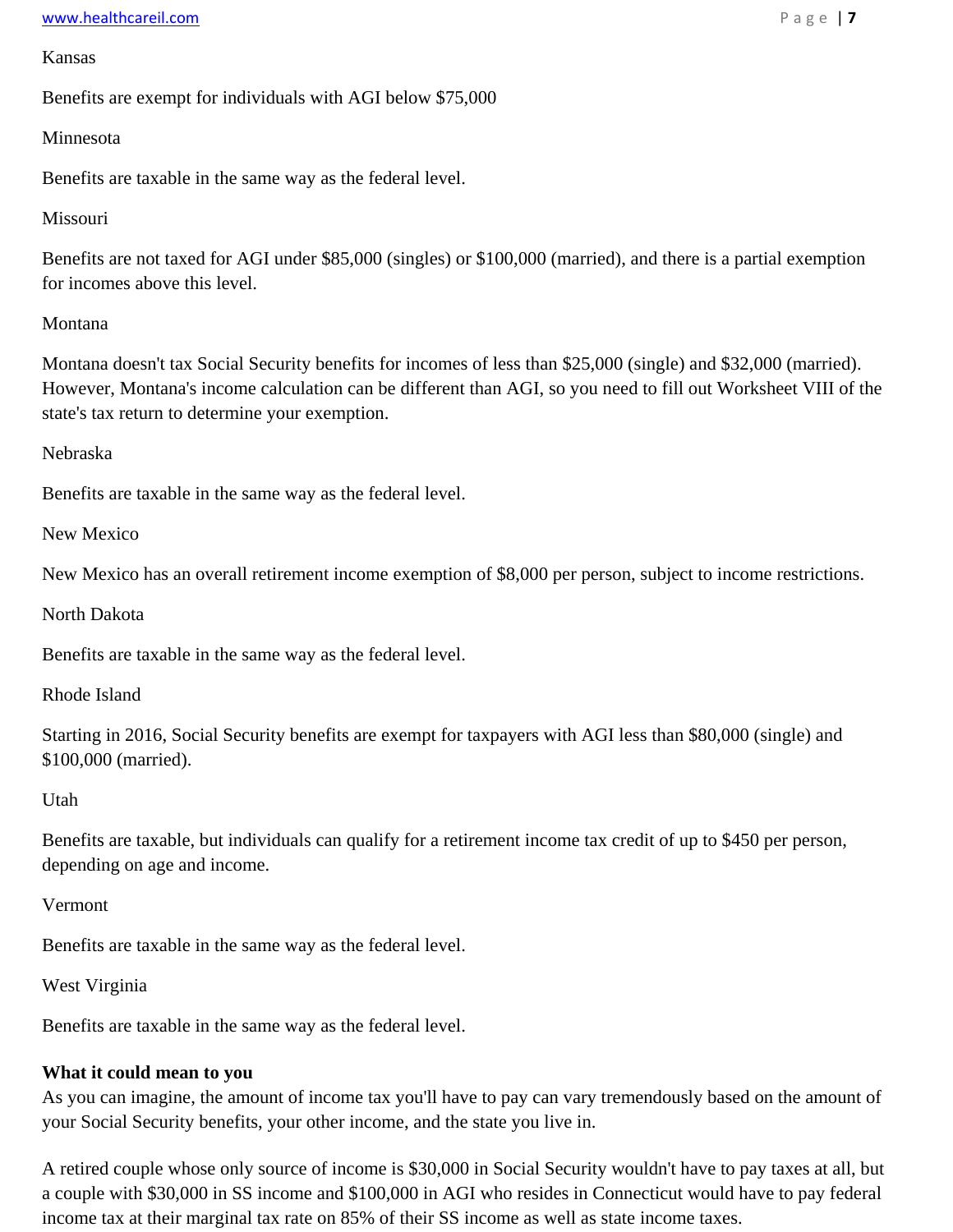#### **Consider the big picture**

As a final thought, it's important to keep in mind that taxes on Social Security benefits are just one piece of the puzzle. Some states that tax Social Security benefits are actually pretty tax-friendly places to retire, such as Colorado. And, some states that don't tax Social Security at all, like New York and New Jersey, are still among the most taxing places to live. So, be sure to consider the big picture when it comes to the taxes you could face in retirement.

#### **The \$16,122 Social Security bonus most retirees completely overlook**

If you're like most Americans, you're a few years (or more) behind on your retirement savings. But a handful of little-known "Social Security secrets" could help ensure a boost in your retirement income. For example: one easy trick could pay you as much as \$16,122 more... each year! Once you learn how to maximize your Social Security benefits, we think you could retire confidently with the peace of mind we're all after.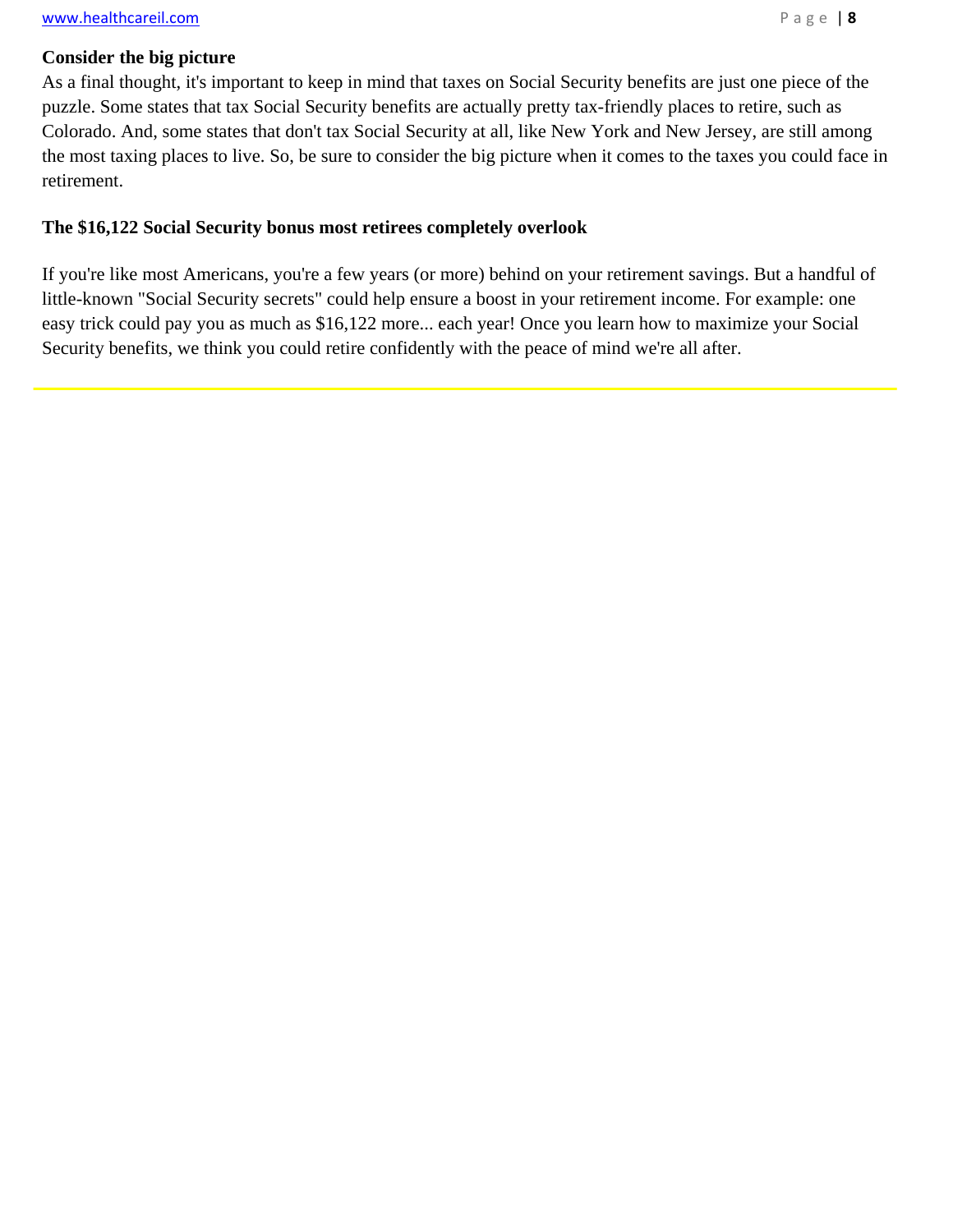# **How Depreciation Works on a Rental Property**

Kevin Michels, CFP® August 10, 2017

The ability to depreciate a rental property is one of the many attractive benefits of owning rental real estate. The depreciation deduction reduces the rental income subject to taxation which increases the after-tax rate of return on the rental property. Think of the depreciation deduction as an annual allowance for the wear, tear and deterioration of a rental property. The IRS provides a uniform way to deduct that wear, tear, and deterioration from the rental income received each year.

For example: Assume you complete a cash purchase of a \$200,000 investment property that you will rent. You're able to rent the property for \$15,000 per year. Your expenses include some routine maintenance and repair, a monthly HOA fee, property taxes, and a few other miscellaneous expenses for a total of \$4,000 of expenses your first year. In this scenario your net income would be \$11,000, which is the difference between your rental income (\$15,000) and your expenses (\$4,000). (For more, see: *An Introduction to Depreciation*.)

In addition to the deductible expenses associated with operating your rental property, the IRS allows you to take a depreciation deduction to further offset your taxable income. Calculate your depreciation deduction as follows:

#### **Step 1: Determine Your Adjusted Cost Basis in the Property**

Your cost basis is simply the original value of the property, or how much you paid for it. Include in that value any commissions or fees you paid to acquire the property. In addition, you can add to the cost basis any cost paid to make improvements to the property. Each year your rental property is in service you will decrease your adjusted cost basis by your depreciation deduction.

Continuing with the same example above, let's assume your cost basis is \$200,000 since you paid \$200,000 for the property and no improvements were needed.

#### **Step 2: Separate Your Adjusted Cost Basis Between the Land and Building**

Since land is not considered a depreciable asset, you will only be able to depreciate the building. If you don't know the value that should be attributed to the land and building you can base the values on the most recent real estate tax assessment. In our example we'll assume the building is worth \$160,000 and the land is worth \$40,000. (For more, see: *Tax Deductions For Rental Property Owners.)*

#### **Step 3: Divide Your Adjusted Basis By 27.5 to Figure Annual Depreciation**

The IRS stipulates that you can depreciate your rental property over 27.5 years. For every full year a property is in service you can take your full depreciation deduction. Once your adjusted basis is depleted you can no longer depreciate your property.

Since we can only depreciate the building our annual depreciation deduction would total \$5,818 - calculated by dividing the basis in the building (\$160,000) by 27.5. Our \$11,000 of taxable income is now reduced down to \$5,182. Assuming a 25% federal tax rate the final tax liability on your rental income will be \$1,296 (\$5,182 taxable income x 25%).

The rate of return for the first year you place your rental property in service would be 4.8% (\$9,704 of after-tax income/\$200,000 initial investment). Each year you can take your depreciation deduction until you have completely exhausted the entire basis in your rental property.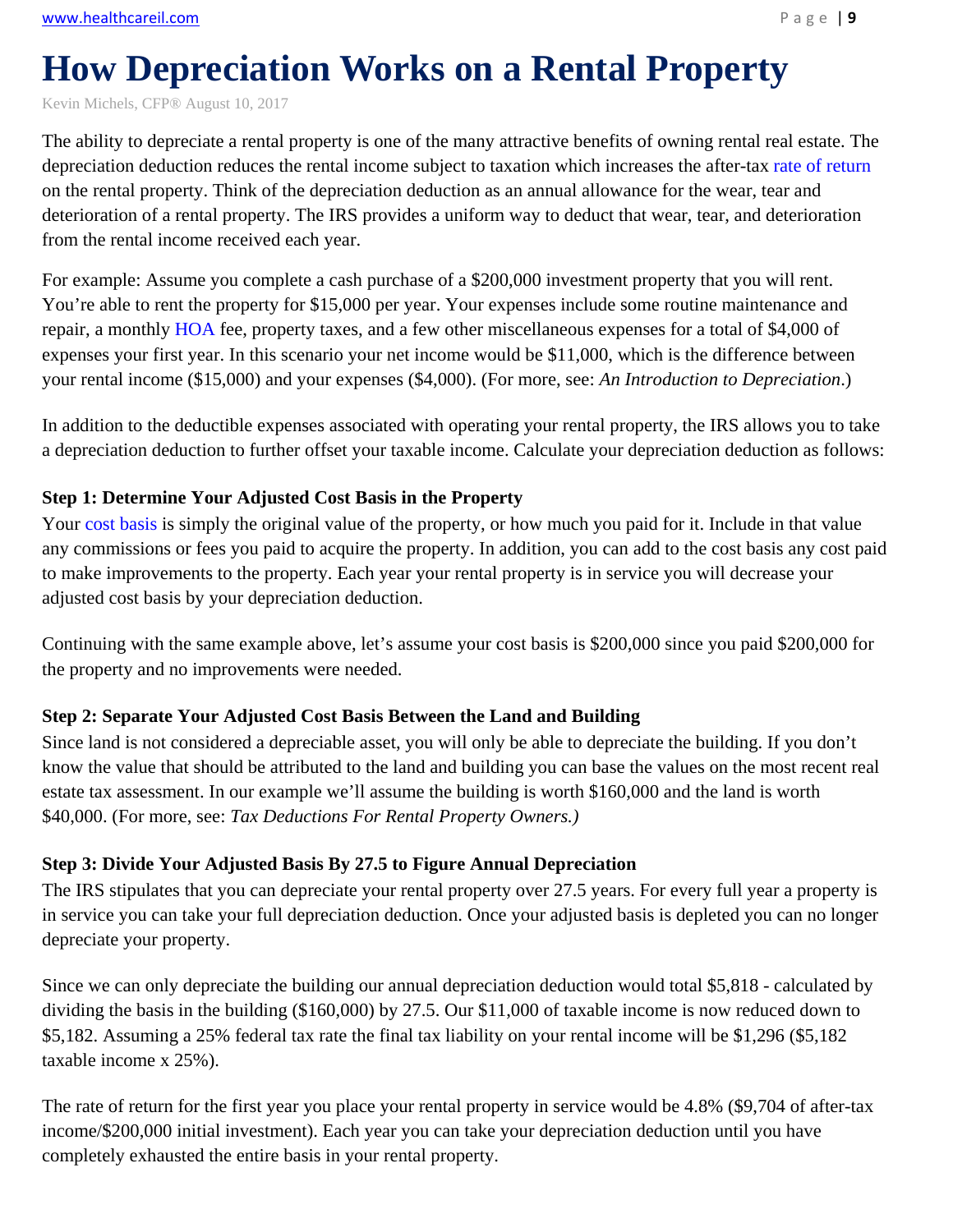#### www.healthcareil.com **blue and the set of the set of the set of the set of the set of the set of the set of the set of the set of the set of the set of the set of the set of the set of the set of the set of the set of the**

However, it's important to keep in mind that while depreciation helps reduce current taxable income, it also increases your capital gain if and when you decide to sell your rental property. When you sell your rental property you will be taxed on the entire gain associated from the sale which is calculated by subtracting your adjusted basis from the sale price of the home. Since depreciation decreases your adjusted basis in the property, the gain generated by the sale increases.

Continuing with the prior example, let's assume you rent out your property for 10 years and then decide to sell. At this point you've taken \$58,180 in depreciation (\$5,818 annual depreciation x 10 years) and your adjusted basis is now \$141,820. In those ten years the fair market value of your property has increased to \$270,000 which is what you sell it for. Your capital gain is \$128,180 (\$270,000 sale price - \$141,820 adjusted basis).

Depreciation recapture stipulates that all gain attributed to depreciation is taxed at a flat 25%. In this case, that would generate a tax bill of \$14,545 (\$58,180 of total depreciation x 25%). The rest of the gain is taxed using the capital gains rate. We'll assume in this case it is taxed at a 15% rate. The capital gains tax liability will be \$10,500 (\$70,000 capital gain x 15%). The total tax liability on the sale of the property will be \$25,045.

#### The Bottom Line

Depreciation works for your benefit while you are renting out your property. It reduces your taxable income and overall tax liability. However, because you must decrease your basis each year by the amount of depreciation you take, you will most likely be hit with a pretty large tax bill if and when you decide to sell your rental property.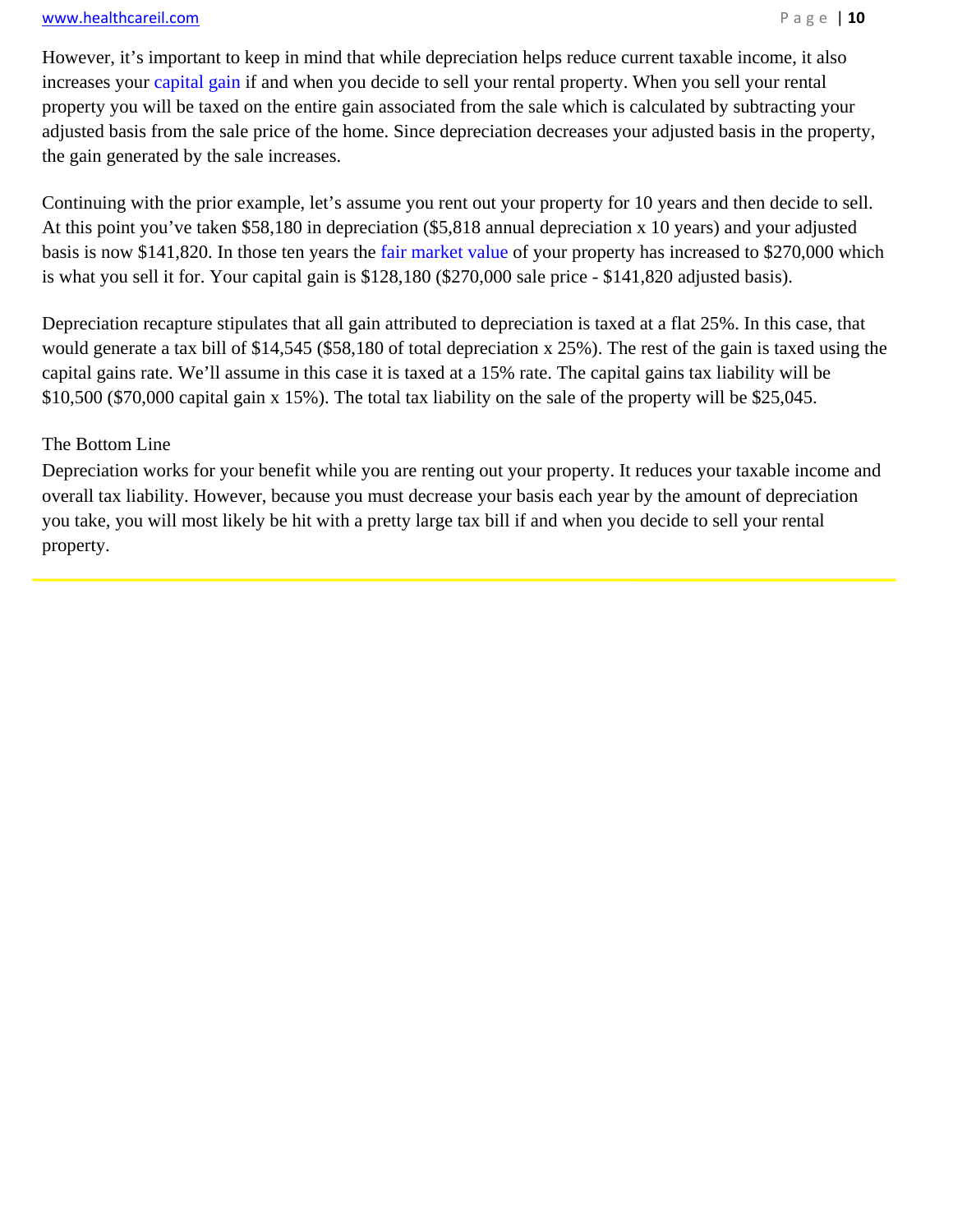# **4 Ways to Find Your Retirement Number**

# **Do you know your "retirement number?" If not, you're risking running out of money after you retire.**

Wendy Connick (imwconn) Aug 24, 2017

Before you can start saving for retirement, you've got to figure out how much you'll need to save. Finding your "retirement number" can be as simple or as complicated as you want to make it, with the caveat that more complicated plans are likely to produce the most accurate retirement number. However, even a simple "off the rack" plan will get you enough information to build a solid retirement savings strategy. Here are some of the most popular approaches for coming up with your retirement number.

#### **Super simple: Save 15% of your income**

If your retirement plan consists of sticking 15% of your income into a retirement savings account and investing the money with an appropriate allocation between stocks and bonds, you are quite likely to end up with plenty of retirement income. The beauty of this plan is that there's no need to do any calculating at all if you have a 401(k) plan; just set your contribution level to 15% and you're done. If you have an IRA you can multiply your paycheck by 0.15 to figure out how much you'll need to contribute for each pay period, then set up the transfer.

#### **Fairly simple: save \$1 million**

One million dollars is a nice round number, and even with inflation it should be enough to provide you with a comfortable retirement. There's a bit of calculation involved in figuring out how much you'll need to contribute each month to hit \$1 million by your planned retirement date, but luckily, a retirement calculator can do the math for you. When filling in the calculator fields, it's a good idea to keep your expected returns on the low side – no more than 7%. This will cause you to err on the side of saving more instead of less and result in a nice healthy balance even if the market performs poorly overall.

#### **A bit more complex: Aim for 80% of your current income in retirement**

Most retirees find that their total expenses decline during retirement (with the notable exception of healthcare expenses), so if you can save enough to generate roughly 80% of your current income every year during retirement, you should be able to get by. However, 80% of current income will only work if you plan a fairly low-key retirement. This figure also assumes that you have little to no debt, including a house that you own and that's completely paid off.

If you want to spend more in retirement or you expect to have substantial debt, increase this number to 90% or even 100%. It's wise to make a list of your planned retirement activities and do at least a rough estimate of your expenses, so that you'll end up with a reasonable number. Whichever percentage you settle on, you can use a retirement calculator to figure out how much to contribute in order to hit your goal.

#### **Most complex: Calculate retirement expenses to determine income requirements**

If you want to get a truly accurate picture of how much you'll need to save for retirement, the way to do so is to envision your future self's lifestyle and activities during retirement, add up expenses for everything you'll need for that lifestyle, and use this figure to calculate your minimum income requirement. When calculating expenses, you can start with your current expenses and subtract anything that will no longer be necessary.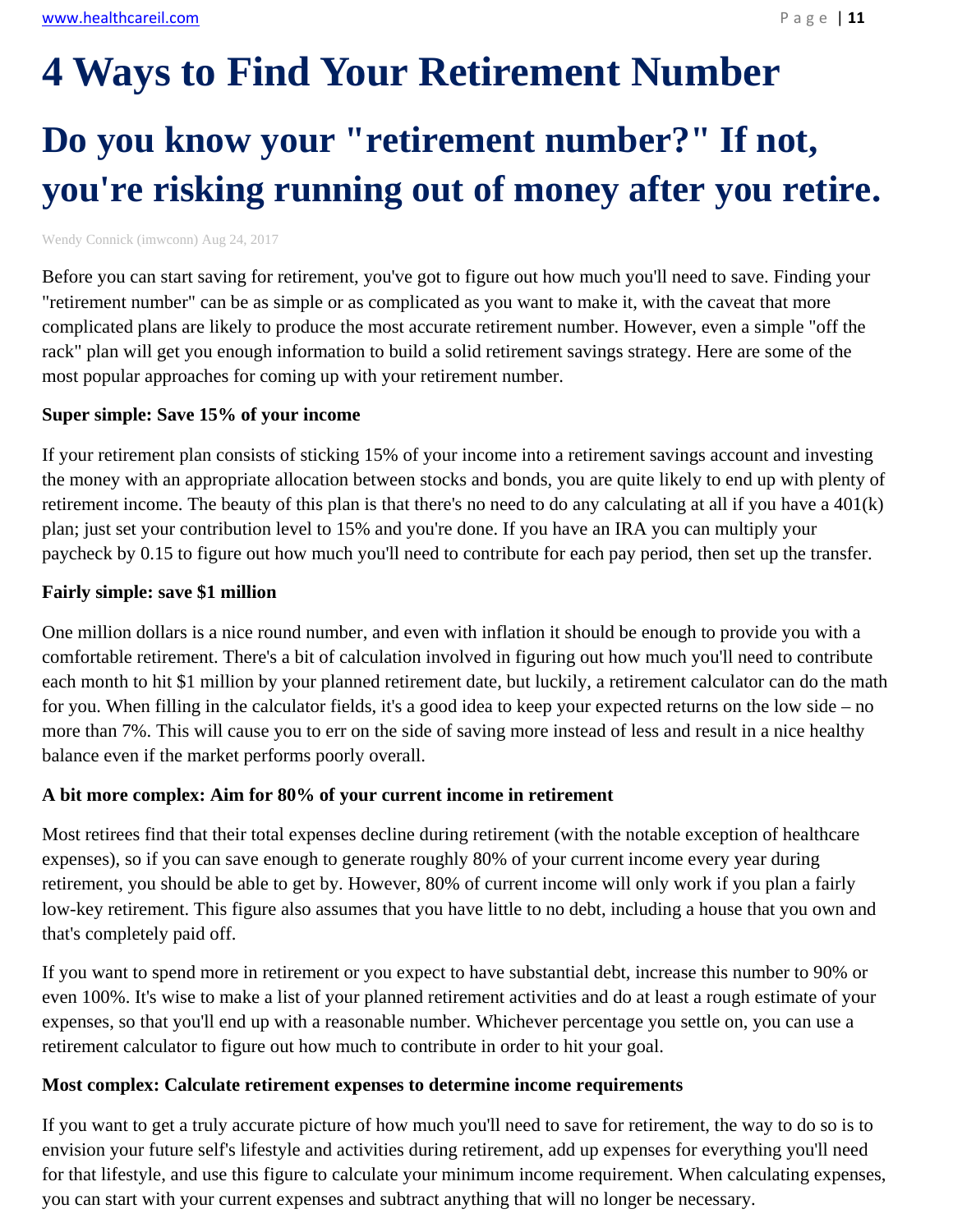L

For example, if you're sure that your house will be paid off by the time you retire, you can subtract your mortgage payment – but remember, you'll still have to pay property taxes. Once you have a total for your monthly expenses in retirement, multiply that number by 110% to come up with your minimum income requirement. Adding the extra 10% gives you a bit of a cushion in case there are expenses that you forgot or that turn out to be larger than you anticipated. Then take that income number and plug it into the same retirement calculator from the above section.

#### **Which system is right for you?**

The best retirement savings plan is the one that you'll actually follow. If you don't have the time or patience to sit down and add up a bunch of expenses, don't even try – just start with one of the simpler plans. The most important part of saving for retirement is getting started early, so anything that makes saving easier will help you enormously in the end. After all, you can always switch to one of the more complex calculation methods later on, when you have a better idea of what you want your retirement to be like.

#### **The \$16,122 Social Security bonus most retirees completely overlook**

If you're like most Americans, you're a few years (or more) behind on your retirement savings. But a handful of little-known "Social Security secrets" could help ensure a boost in your retirement income. For example: one easy trick could pay you as much as \$16,122 more... each year! Once you learn how to maximize your Social Security benefits, we think you could retire confidently with the peace of mind we're all after. Simply click here to discover how to learn more about these strategies.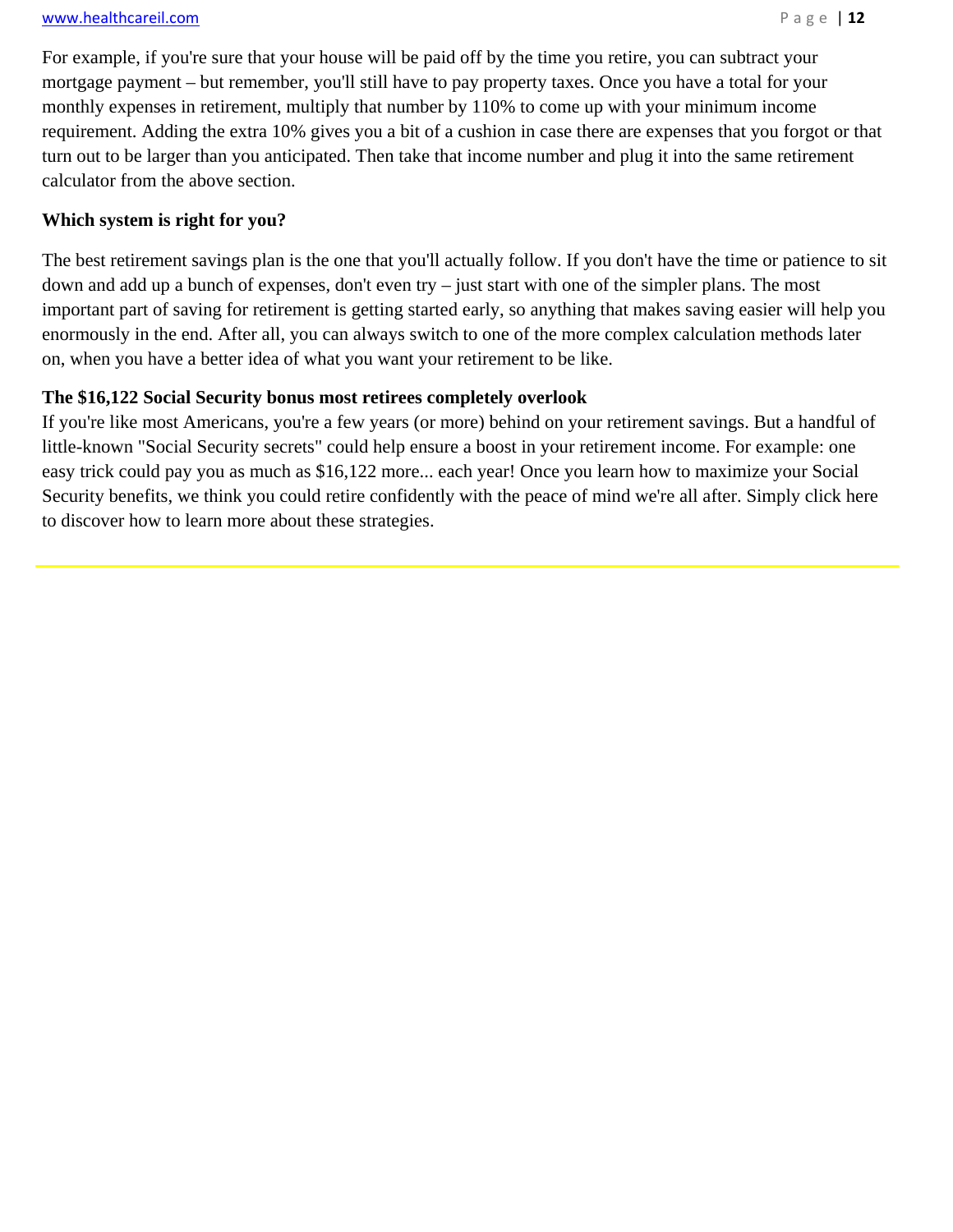# **3 Ways to Get Around RMDs**

### **Are required minimum distributions (and the resulting tax bills) getting you down? Try one of these tricks to minimize your RMDs.**

Wendy Connick Sep 3, 2017

Required minimum distributions are many a retiree's bugaboo. RMDs force retirees to withdraw a certain amount of money from their tax-deferred retirement savings accounts, whether they need that much money or not, often generating high income taxes for the year. Luckily, there are a few ways to minimize your RMDs -- or even get around them entirely.

#### **How RMDs work**

Tax-deferred retirement savings accounts, such as traditional IRAs, allow you to contribute money tax-free, but they require you to pay taxes on the money you take out of the account. Without RMDs, a retiree could just leave the money in the account forever, and then their beneficiary could continue to hold the funds until their own retirement came around, resulting in enormous tax-free growth on the account's investments. But the IRS doesn't want you to get *that* much of a tax benefit, so starting at age 70-1/2, retirees must take distributions from their 401(k)s and traditional IRAs based on the IRS' actuarial tables.

#### **Qualified charitable distribution**

If you plan to give money to charity anyway, why not do it in a way that will cut your tax bill? A qualified charitable distribution is a transfer of funds from your IRA directly to a qualified charity (which would be any charity that qualifies for the charitable deduction). You can transfer up to \$100,000 per year in this fashion. Qualified charitable distributions count toward your RMD limit for the year, but because the money is going to a charity, you don't have to pay income taxes on it. This is an excellent option for retirees who don't need as much money as the RMD requires them to take; they can donate the amount they don't need and avoid the extra income taxes on that money.

#### **Qualified longevity annuity contract (QLAC)**

Annuities can be an excellent financial tool for many retirees. An annuity ensures that you won't run out of money, because the payments keep coming for as long as you live. A deferred annuity, in which you give your money to the insurance company but don't start getting payments until a predetermined date, can make your payment stretch a lot further: The longer you wait to start getting payments, the bigger those payments will be relative to your investment.

If you use IRA funds to buy a deferred annuity, they will still be factored into your RMD calculation, even though the money will be locked up by the insurance company. In other words, your RMD won't drop despite the fact that you've reduced the amount of money in the account.

The QLAC rules were designed to get around this catch-22. In brief, up to 25% of your IRA balance can be locked up in an annuity, and the proposed annuity payments will count toward your RMD for the year -- even if the payments haven't started coming yet.

The danger of a QLAC is that if you choose a long deferral period, you might not live long enough to break even on your investment. You'll also lose out on the gains that money could have earned if left invested in your IRA.